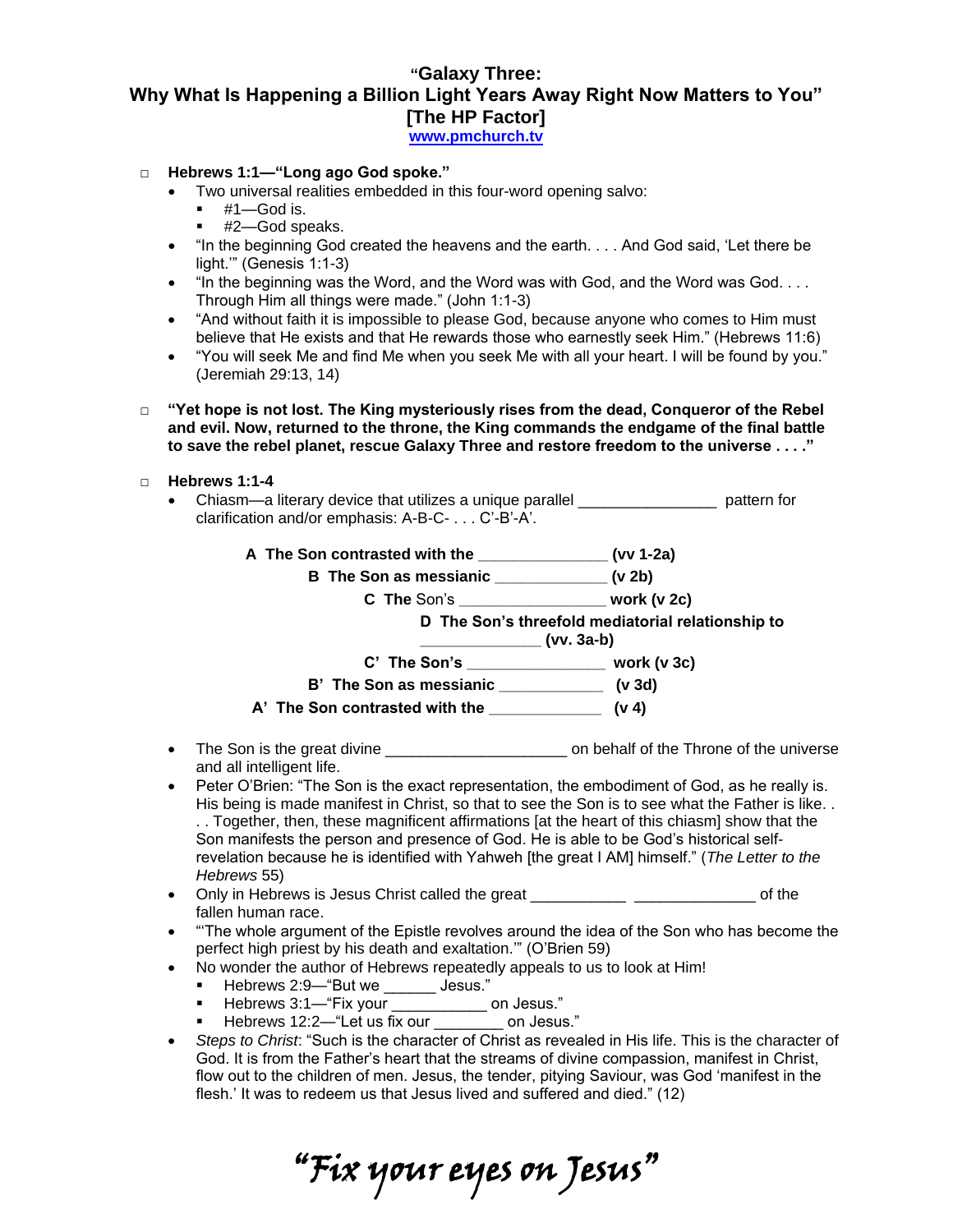repetition, prophets, heir, creative, God, redemptive, King, angels, Go- Between, High, Priest, see, thoughts, eyes